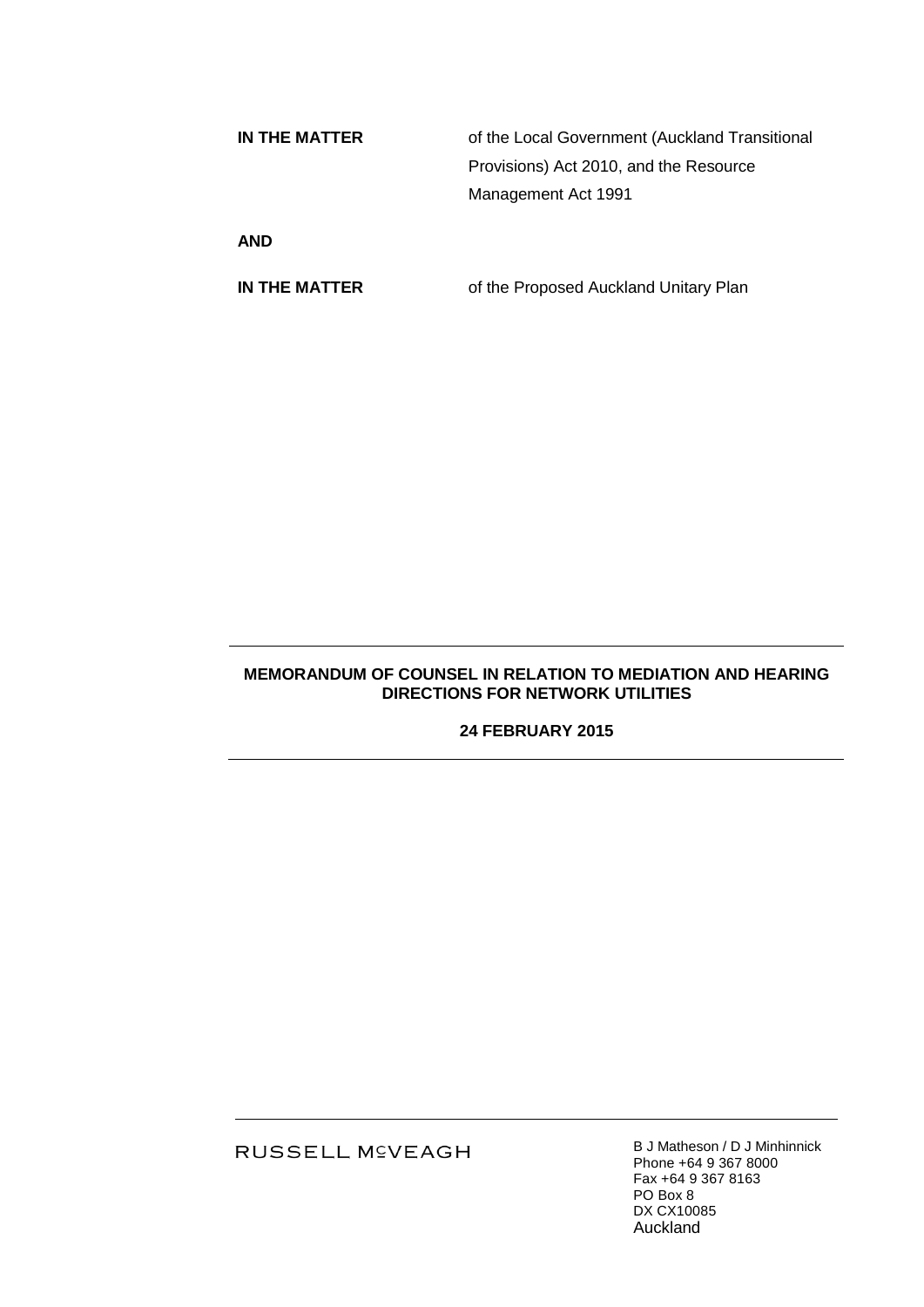## **MAY IT PLEASE THE HEARING PANEL:**

- 1. Thank you for your direction as to Unitary Plan Hearing Topic 042 Infrastructure on 13 February 2015. This memorandum of counsel responds to that notice.
- 2. In its original submission on the Proposed Auckland Unitary Plan ("**Unitary Plan**"), the Auckland Utility Operators Group Incorporated ("**AUOG**") sought a dedicated Auckland-wide chapter for network utilities, which would contain all rules and development standards directly affecting network utilities.<sup>1</sup> Assuming that the Unitary Plan adopts the definition of network utilities in the Resource Management Act 1991, the following entities' operations would be caught within that definition:
	- (a) New Zealand Refining Company Ltd, the operator of the 170km Marsden Point to Wiri oil pipeline, and Vector Gas Limited (subpara (a) of the definition of network utility operator);
	- (b) Spark Trading New Zealand Limited, Chorus New Zealand Limited, and Vodafone New Zealand Limited (sub-para (b) of the definition of network utility operator);
	- (c) Vector Limited, Counties Power Limited and Transpower Limited (sub-para (c) of the definition of network utility operator);
	- (d) Watercare Services Limited (sub-paras (d)(water), and (e) (sewerage), of the definition of network utility operator);
	- (e) Auckland Stormwater (sub-para (e)(drainage) of the definition of network utility operator);
	- (f) KiwiRail, Auckland Transport, and the New Zealand Transport Agency (sub-para (f) of the definition of network utility operator);
	- (g) Auckland Airport (sub-para (g) of the definition of network utility operator); and
	- (h) Airways Corporation (sub-para (h) of the definition of network utility operator).

1

Annexure D of the original submission of the Auckland Utility Operators Group Inc, dated 25 February 2014 (submission number 4185).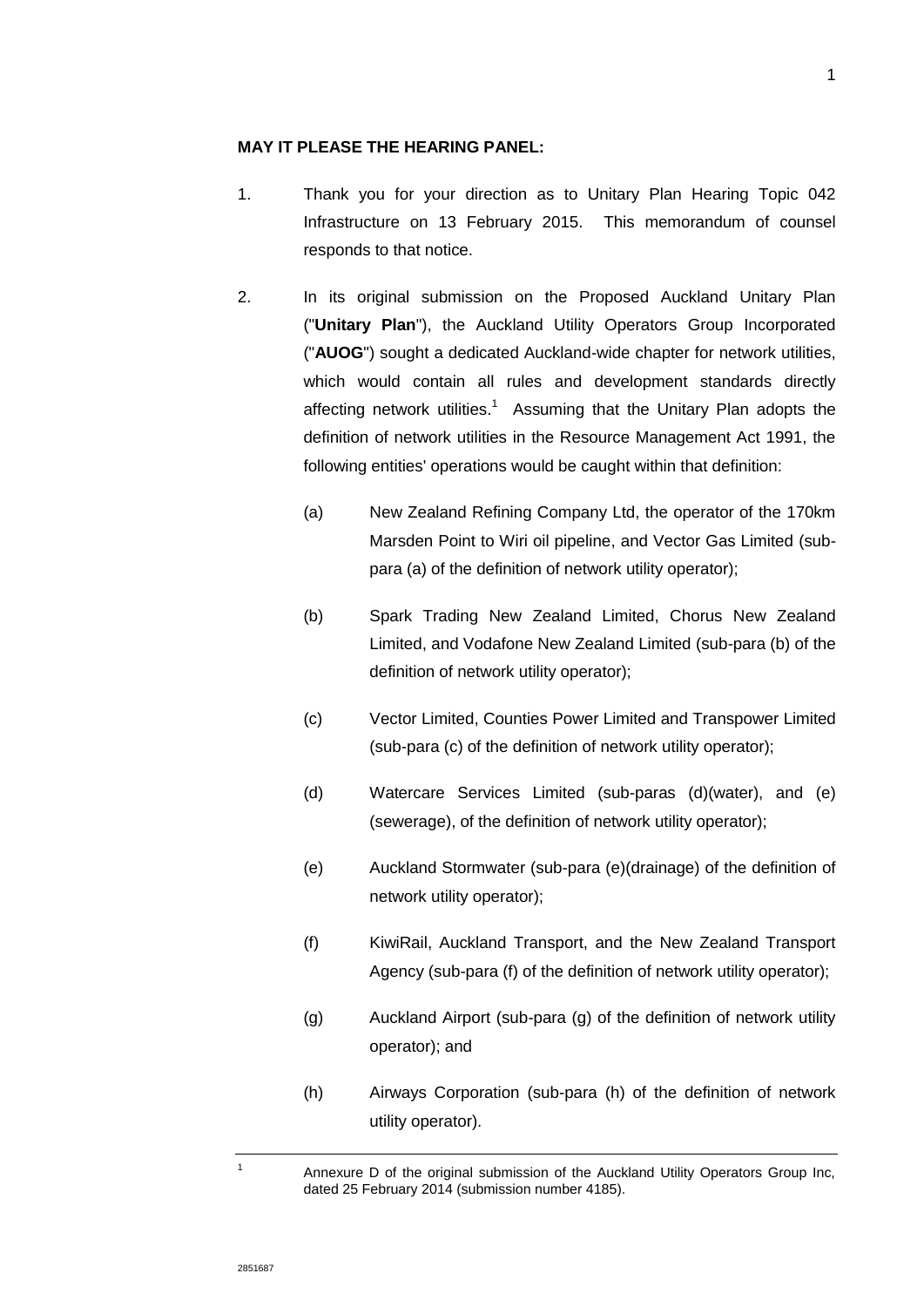- 3. As the Hearings Panel will have appreciated through the Regional Policy Statement ("**RPS**") level hearings, AUOG also sought a separate new issue addressing significant infrastructure at the RPS-level. $2$  It was not practicable to pursue this separate issue because of the time constraints all parties were under, and consequently AUOG stepped away from this relief. This resulted in AUOG having to be involved in each separate RPS Hearing Topic, including preparing evidence, attending mediations and attending each hearing. In most cases, AUOG, and many other providers of significant infrastructure, were seeking equivalent relief in each of the various topic mediations and hearings. Council is currently working with the AUOG outside of the formal mediation and hearing process on a comprehensive Network Utility Chapter H1.1 the structure and form is yet to be confirmed. There is acceptance that the overlay provisions related to network utilities would be included within Chapter H1.1.
- <span id="page-2-0"></span>4. Looking towards the District and Regional Plan level mediations and hearings, some of which have already started, AUOG maintains its position that the Unitary Plan should contain a dedicated chapter for network utility rules, assessment criteria etc. The reason for this is twofold:
	- (a) In a substantive/operational sense, a dedicated chapter for network utilities would be more user-friendly and efficient through the life of the Unitary Plan. It would enable those applying, and relying on, the network utility rules to find those provisions in one location. It would also avoid duplication through multiple chapters, eg providing for network utilities expressly within each of the multiple activity tables within each of the overlays.
	- (b) At a procedural/process level, AUOG could present its case in relation to the Unitary Plan at a single hearing, rather than needing to attend almost every hearing for the Unitary Plan still to come in order to seek a minor change to one or two provisions in each zone, precinct and overlay (as was needed to occur in respect of the RPS hearings).

2

Annexure A of the original submission of the Auckland Utility Operators Group Inc, dated 25 February 2014 (submission number 4185).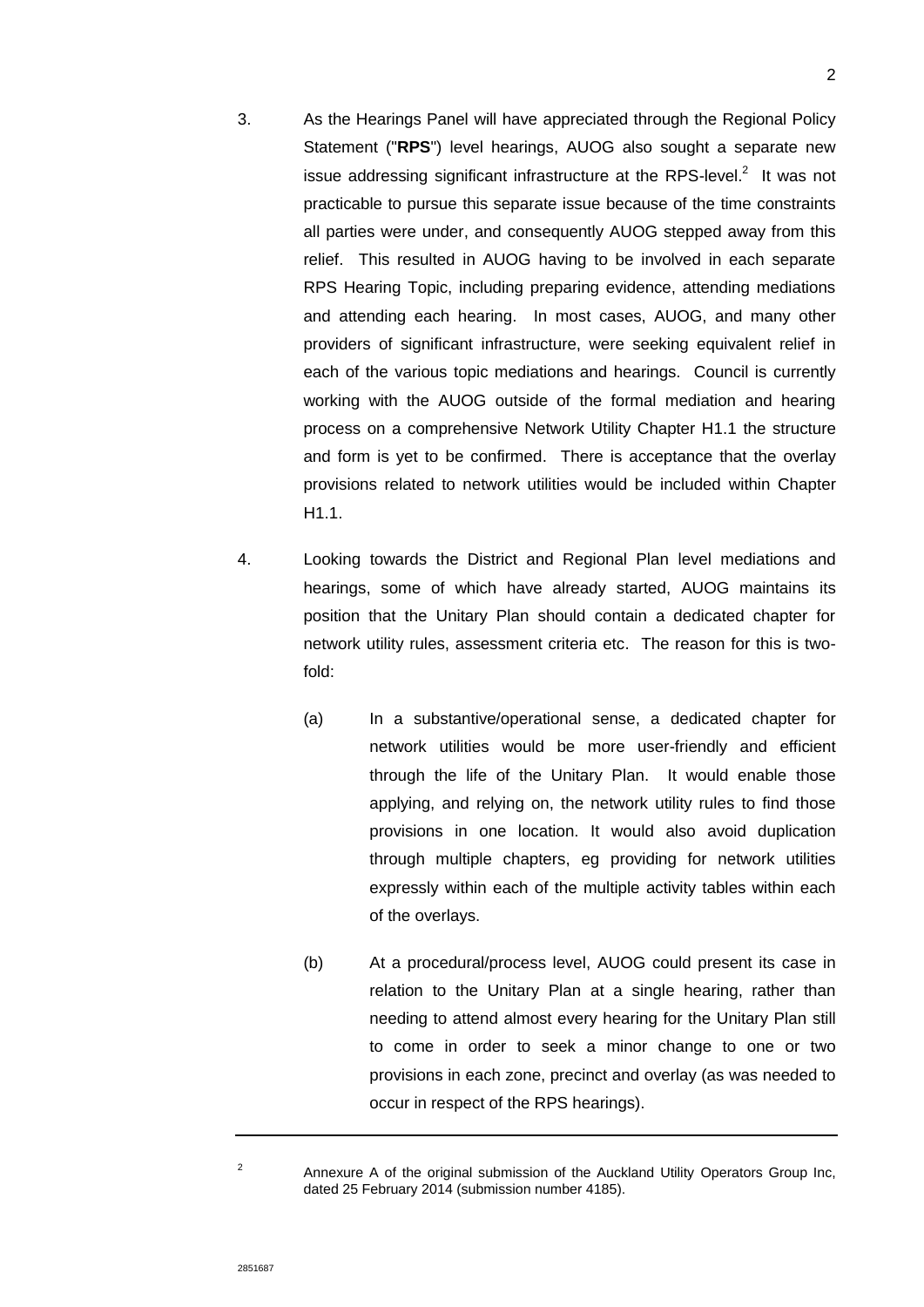- 5. While AUOG understands that there are other submitters with interests in more than one zone, precinct or overlay, AUOG respectfully submits that network utilities in particular are ubiquitous, are within virtually every zone and exist beneath almost every overlay in the Unitary Plan. Accordingly, there are both operational benefits (ie how the plan is applied), and procedural benefits (ie in how the Unitary Plan is developed through these mediation and hearing processes, as well as future plan changes that might just affect network utilities) that result from mediating and hearing all network utility-specific rules and all specific network utility objectives and policies together, and ultimately a separate network utilities chapter.
- 6. Furthermore, while a range of activities may need to occur within overlays, network utilities will almost always have a functional or operational need to be within or traverse those overlays (eg in order to service existing communities within or adjacent to those areas). These reasons, combined with network utility operators being very experienced at constructing and maintaining their assets (including at managing earthworks, vegetation management and tree works), means that a more favourable activity status would be desirable, as compared to, for example, commercial or residential development.
- 7. Ultimately, the AUOG proposes a Chapter H.1.1 which contains activities, rules and assessment criteria relating to network utilities, and which is structured to include the follows:
	- (a) Activity table 1, being all network utility works in all zones and precincts;
	- (b) Activity table 2, being all network utility works within the overlays; and
	- (c) a series of specific rules, within the Activity tables or separate, addressing the following activities associated with network utilities:
		- (i) works on trees (trimming, alteration, removal etc):
			- (aa) notable trees;
			- (bb) street trees;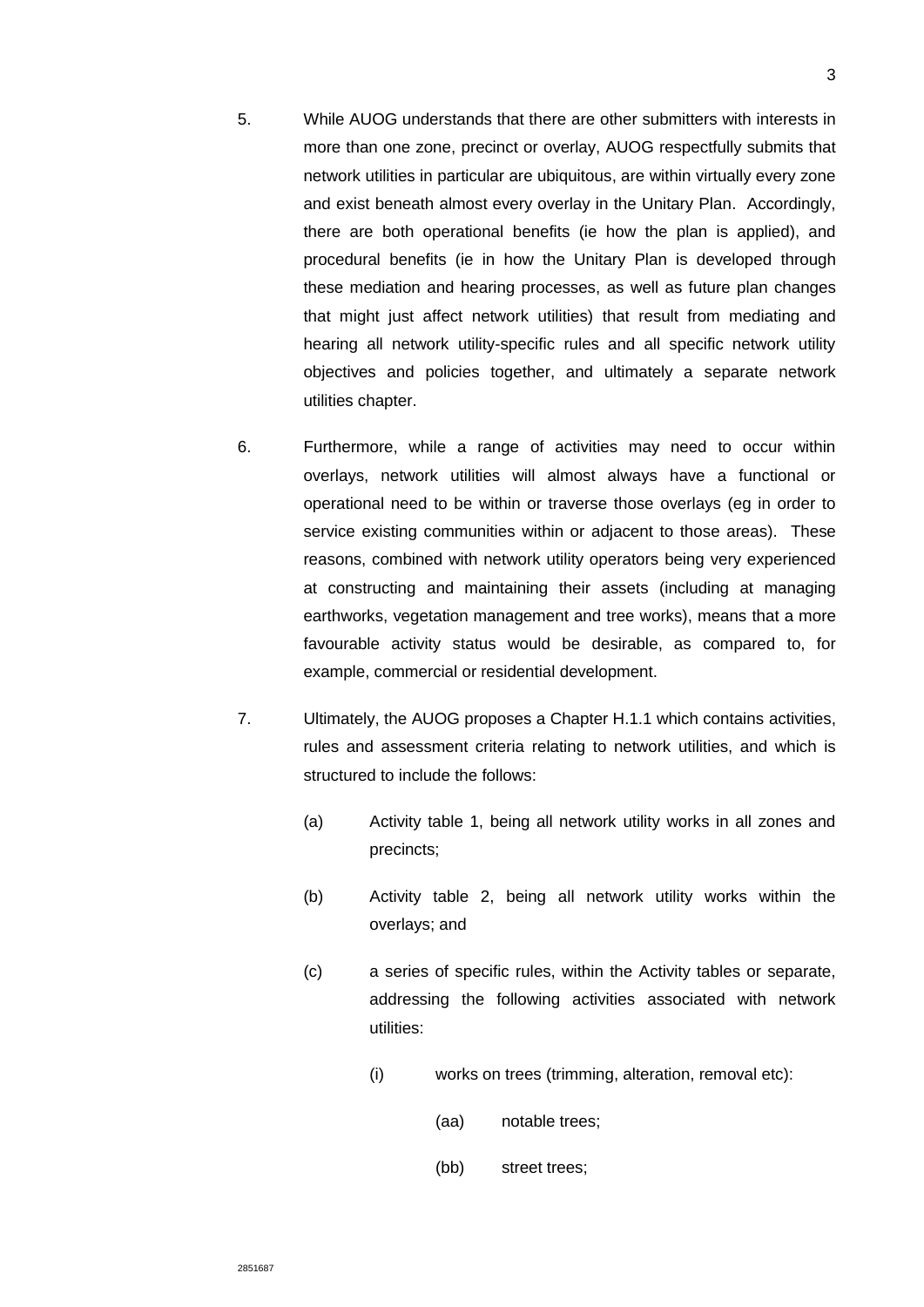- (cc) other protected trees;
- (ii) works on vegetation (alteration, removal, etc);
- (iii) earthworks.
- 8. AUOG acknowledges that the earthworks mediations have commenced, however the mediation has not yet reached the network utility provisions of the earthworks chapter. As occurred (informally) in respect of the historic heritage mediation, AUOG will be requesting that the network utility earthworks rules be heard at the same time as the mediation on network utilities (chapter H1.1). AUOG also sought a similar outcome in respect of Topics 29/30, Special Character and Pre-1944 which commenced on 23 February 2015.
- 9. AUOG is still considering how best to incorporate the objectives and policies relating to significant infrastructure into chapter C, or whether it is best to leave the chapter E Overlay objectives and policies in chapter E. It may be that specific network utility objectives and policies from chapter E get brought through into chapter C, but that, where only exemptions are sought within broader policies within chapter E, those objectives and policies remain within chapter E. As requested below, irrespective of their final location, AUOG seeks that these provisions be mediated as part of Topic 042.
- 10. The AUOG has been in preliminary discussions with Auckland Council and some other network utility operators. While we understand they generally support this proposal in principle, they will file separate memoranda addressing any matters they wish to raise.

#### **Current directions - topics and timeframe**

- 11. Currently, the directions for Topic 042 Infrastructure include the following provisions:
	- (a) C.1.1 Infrastructure;
	- (b) C.1.3 Use of designations with the road corridor;
	- (c) E.1.3 City Centre Port Noise;
	- (d) J.1.3 City Centre Port Noise; and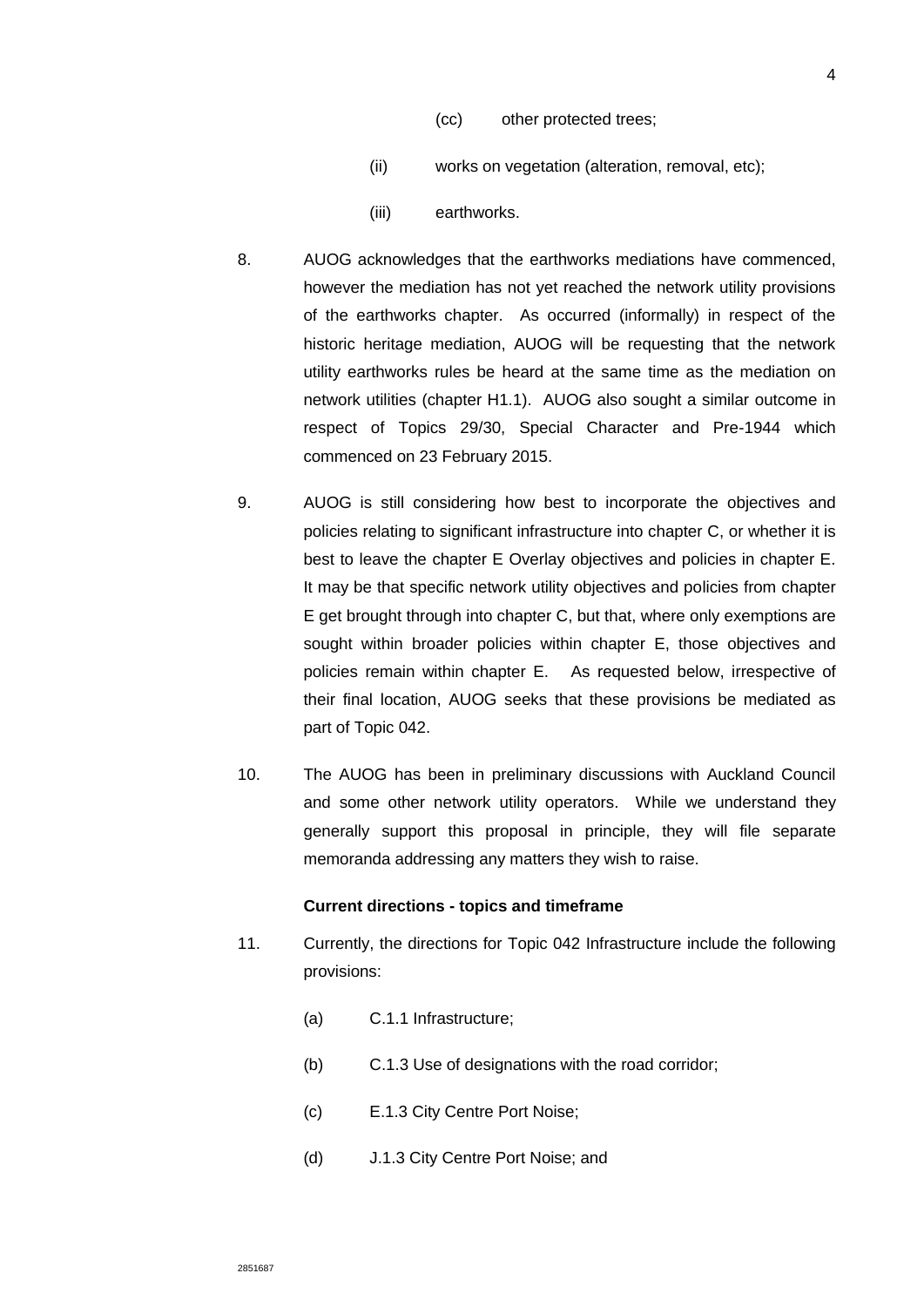- (e) E1.4 Electricity Transmission Corridor;
- (f) J.1.4 Electricity Transmission Corridor;
- (g) H.1.1 Network Utilities and Energy;
- 12. The timeframe for Topic 042 Infrastructure is:
	- (a) pre-hearing meeting: 13 March 2015;
	- (b) mediation sessions: 16-17 and 21 April 2015;
	- (c) evidence due: 29 April 2015 for Auckland Council and 14 May 2015 for all other submitters; and
	- (d) hearing: 5 June 2015.

### **Amended directions sought**

- 13. We respectfully request that there be a minor change to the mediation schedule, with the days of 16 and 17 April being moved to 22 and 23 April. The reason for this request is that the NZPI conference is taking place on 16 and 17 April, and many planners (from all parties) would like to attend that conference.
- 14. For the reasons outlined above, in particular in paragraph [4,](#page-2-0) the AUOG request that the Hearings Panel consider including additional provisions into Topic 042.
- 15. For the most part these additional provisions comprise those parts of the overlay chapters relating to network utilities, which AUOG is proposing to include within a separate table within H.1.1 that reflects the activities appropriate to network utilities.
- 16. We should record AUOG's acceptance that the rules relating to the CMA (ie the coastal plan section of the Unitary Plan) should remain within the coastal section. While ideally they would be located within chapter H.1.1, the extent and number of works within the CMA is very minor, compared to the extent and number of day to day works outside of the CMA. Accordingly, AUOG accepts that for works within the CMA, specific consents will be needed and the coastal chapters will need to be applied.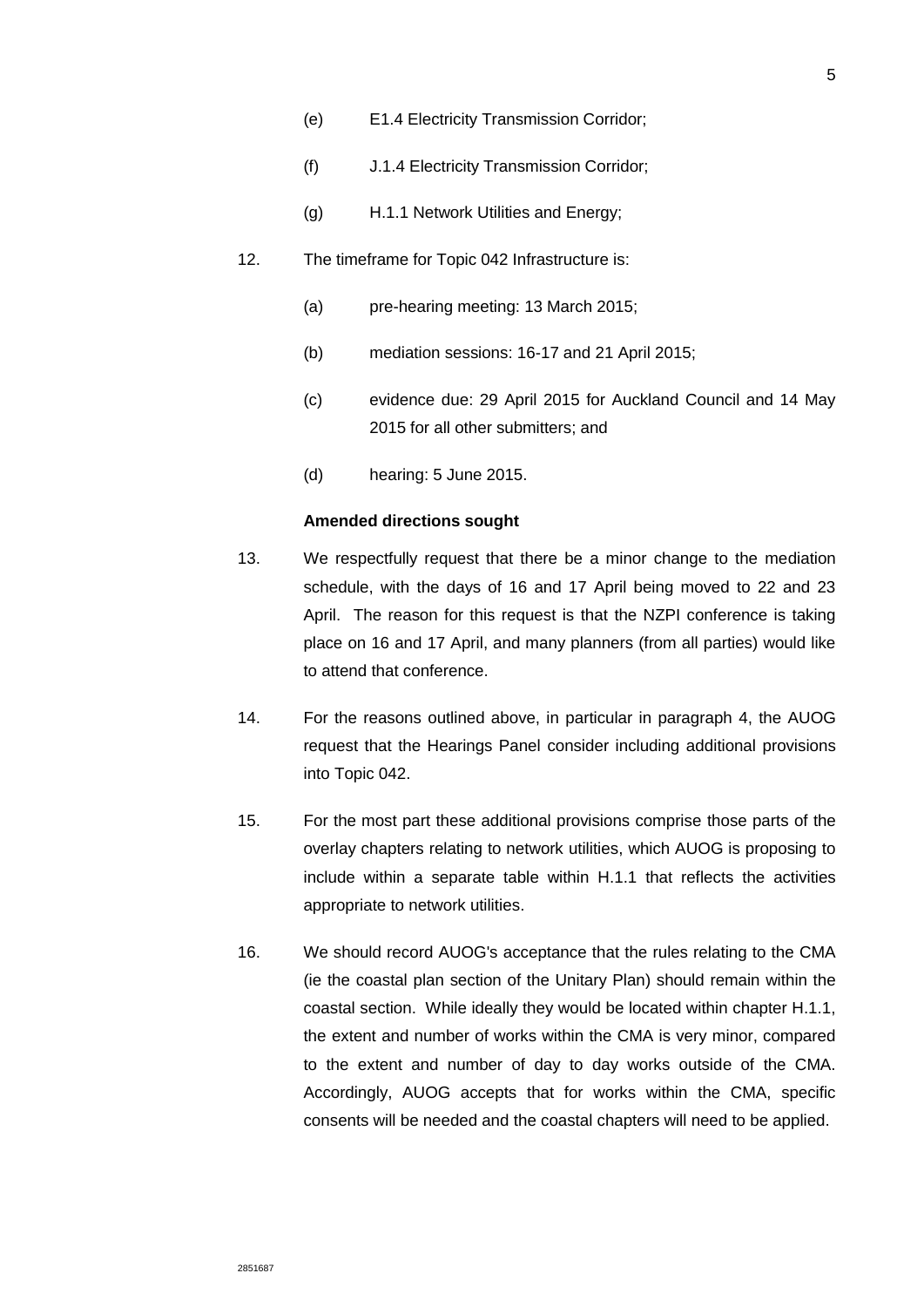17. Accordingly, it is in our respectful submission, appropriate to include these parts of those topics within Topic 042:

# *Overlay rules*

- (a) J6.1.1 (ONF) Activity table, last line (network utilities);
- (b) J6.2.1 (ONFs, ONCs, HNCs) Activity table, lines 6-11 (Network utilities and road networks);
- (c) J6.3 (Volcanic viewshafts & height sensitive areas) Activity table, lines 6-10 (Network utilities and road networks);
- (d) J2.1 (Historic heritage) Activity table 1, lines 15-17 (Development and maintenance - Infrastructure); noting that the AUOG has requested a more extensive list of activities that reflect the works that network utilities undertake;
- (e) J2.1 (Additional management controls for archaeological sites or features) - Activity table 2; Noting that the AUOG has requested a more extensive list of activities that reflect the works that network utilities undertake and for earthworks within these sites or features;
- (f) J2.1 (Historic heritage areas) Activity table 3, line 3; noting that the AUOG has requested a more extensive list of activities that reflect the works that network utilities undertake and for earthworks within these areas;
- (g) J5.1 (Sites and Places of Significance to Mana Whenua) Activity table 1, lines 5, 9, 10 and 12;
- (h) J5.2 (Sites and Places of Value to Mana Whenua) Activity table 1, lines 4 and 8;
- (i) Overlay J4.1 (Auckland War Memorial Museum Viewshaft) Activity table 1, lines 1 - 2 (network utilities);
- (j) J4.3 (Ridgeline Protection), Development controls 4.3.1.1, 1-3 (an exemption is sought for network utilities);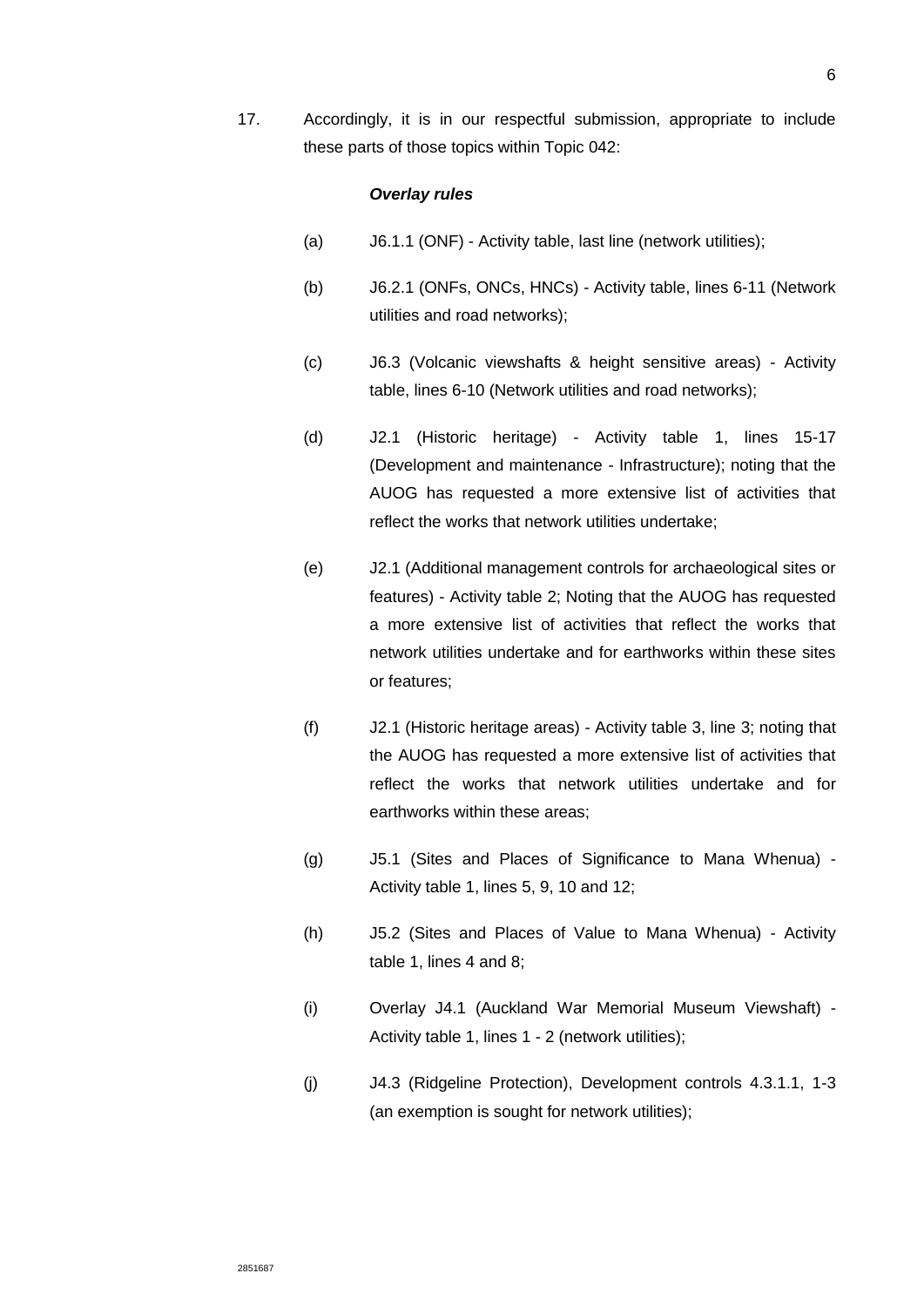#### *Objectives and policies*

- (k) In respect of the following three sections, an exemption is sought for network utilities (this exemption could be discussed within the network utility mediation, with other submissions being heard in a separate chapter E mediation if necessary):
	- (i) Overlay E4.1 (Auckland War Memorial Museum Viewshaft);
	- (ii) Overlay E4.3 (Ridgeline Protection);
	- (iii) Overlay E4.6 (Local public views);

#### *Additional Chapter H rules*

- (l) The following parts of chapter H insofar as they relate to network utilities, including Activity tables, development controls, and assessment criteria:
	- (i) H4.2 (Earthworks);
	- (ii) H4.3 (Vegetation management);
	- (iii) H4.11 (natural hazards) and H4.12 (flooding) mediation for this topics has commenced with the mediation on the rules and assessment criteria due to start on 24 February. AUOG will be requesting at the mediation, as with Historic Heritage and as is proposed for earthworks, that the rules discussion related infrastructure be put on-hold and transferred to the Topic 042 infrastructure. AUOG would greatly appreciate the Panel's direction on this request.
- 18. AUOG and many other network utilities have a considerable interest in the provisions relating to trees, particularly street trees. While ultimately AUOG would seek to include provisions within H.1.1 which control tree works required by network utilities, AUOG accepts that this may need to be a separate mediation process.

### **Designations**

19. AUOG members together have some 235 designations within the Unitary Plan. Together with the rules, the designations provide the other major